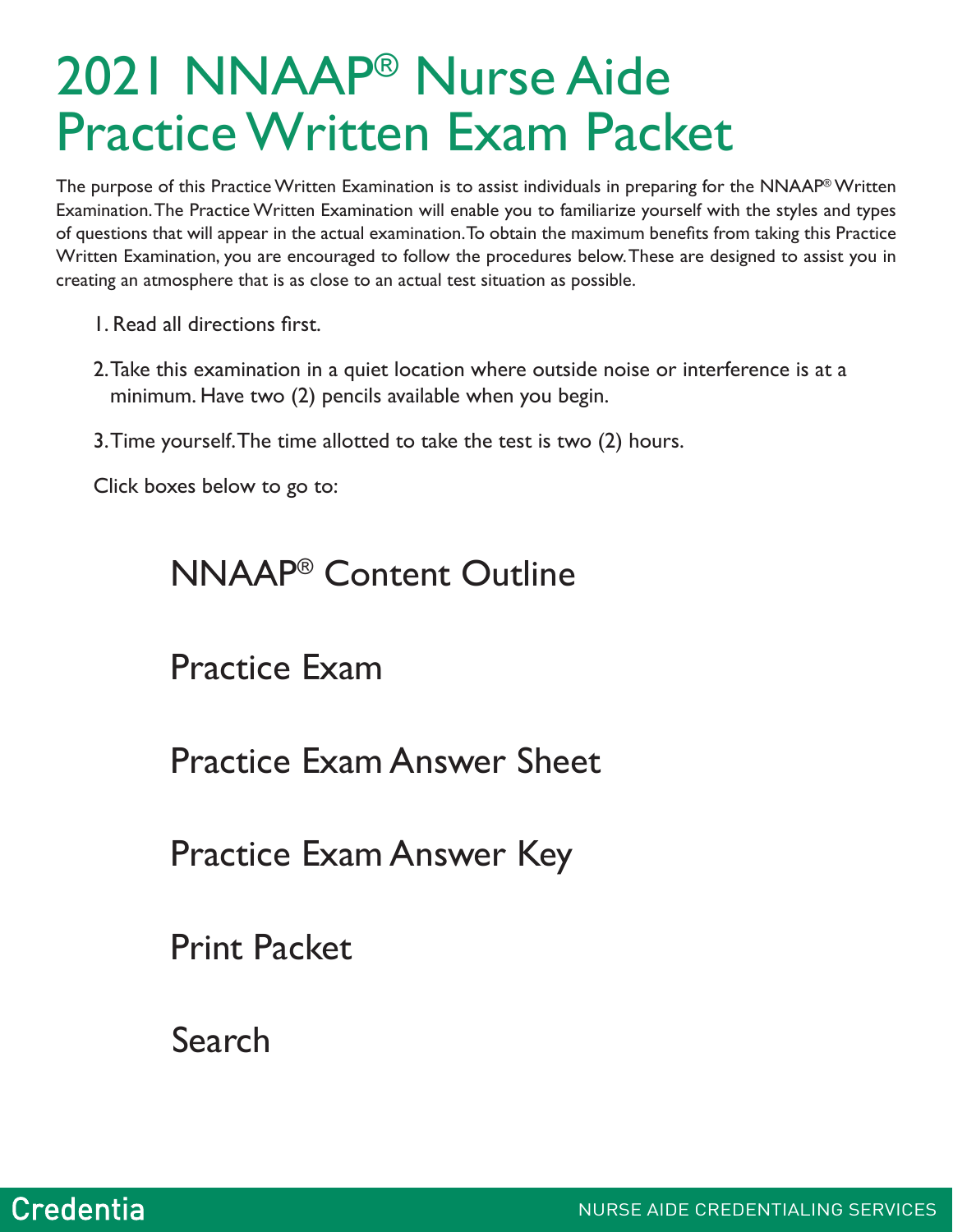### The 2016 National Nurse Aide Assessment Program (NNAAP® ) Written (Oral) Examination Content Outline

The revised content outline is based on the findings from the *2014 Job Analysis and Knowledge, Skill, and Ability Study of Nurse Aides* published by the National Council of State Boards of Nursing (NCSBN) in 2015. The examination content outline will be effective January 2016.

The NNAAP written examination is comprised of 70 multiple-choice items; 10 of these items are pretest (non-scored) items on which statistical information will be collected. The NNAAP oral examination is comprised of 60 multiple-choice items and 10 reading comprehension (word recognition) items.

|                                         | 2016 Content Outline           |                                |  |  |
|-----------------------------------------|--------------------------------|--------------------------------|--|--|
| <b>Content Domain</b>                   | Weighting of Content<br>Domain | Weighting of Content<br>Domain |  |  |
| <b>I. Physical Care Skills</b>          |                                |                                |  |  |
| A. Activities of Daily Living           | 14%                            | 9                              |  |  |
| 1. Hygiene                              |                                |                                |  |  |
| 2. Dressing and Grooming                |                                |                                |  |  |
| 3. Nutrition and Hydration              |                                |                                |  |  |
| 4. Elimination                          |                                |                                |  |  |
| 5. Rest/Sleep/Comfort                   |                                |                                |  |  |
| <b>B. Basic Nursing Skills</b>          | 39%                            | 23                             |  |  |
| 1. Infection Control                    |                                |                                |  |  |
| 2. Safety/Emergency                     |                                |                                |  |  |
| 3. Therapeutic and Technical Procedures |                                |                                |  |  |
| 4. Data Collection and Reporting        |                                |                                |  |  |
| C. Restorative Skills                   | 8%                             | 5                              |  |  |
| 1. Prevention                           |                                |                                |  |  |
| 2. Self Care/Independence               |                                |                                |  |  |
| <b>II. Psychosocial Care Skills</b>     |                                |                                |  |  |
| A. Emotional and Mental Health Needs    | 11%                            | 6                              |  |  |
| <b>B. Spiritual and Cultural Needs</b>  | 2%                             | $\overline{2}$                 |  |  |
| III. Role of the Nurse Aide             |                                |                                |  |  |
| A. Communication                        | 8%                             | 4                              |  |  |
| <b>B.</b> Client Rights                 | 7%                             | 4                              |  |  |
| C. Legal and Ethical Behavior           | 3%                             | 2                              |  |  |
| D. Member of the Health Care Team       | 8%                             | 5                              |  |  |
| <b>Total</b>                            | 100%                           | 60                             |  |  |



National Council of State Boards of Nursing

111 E. Wacker Drive, Ste. 2900, Chicago, IL 60601 | 312.525.3600 | www.ncsbn.org 11/15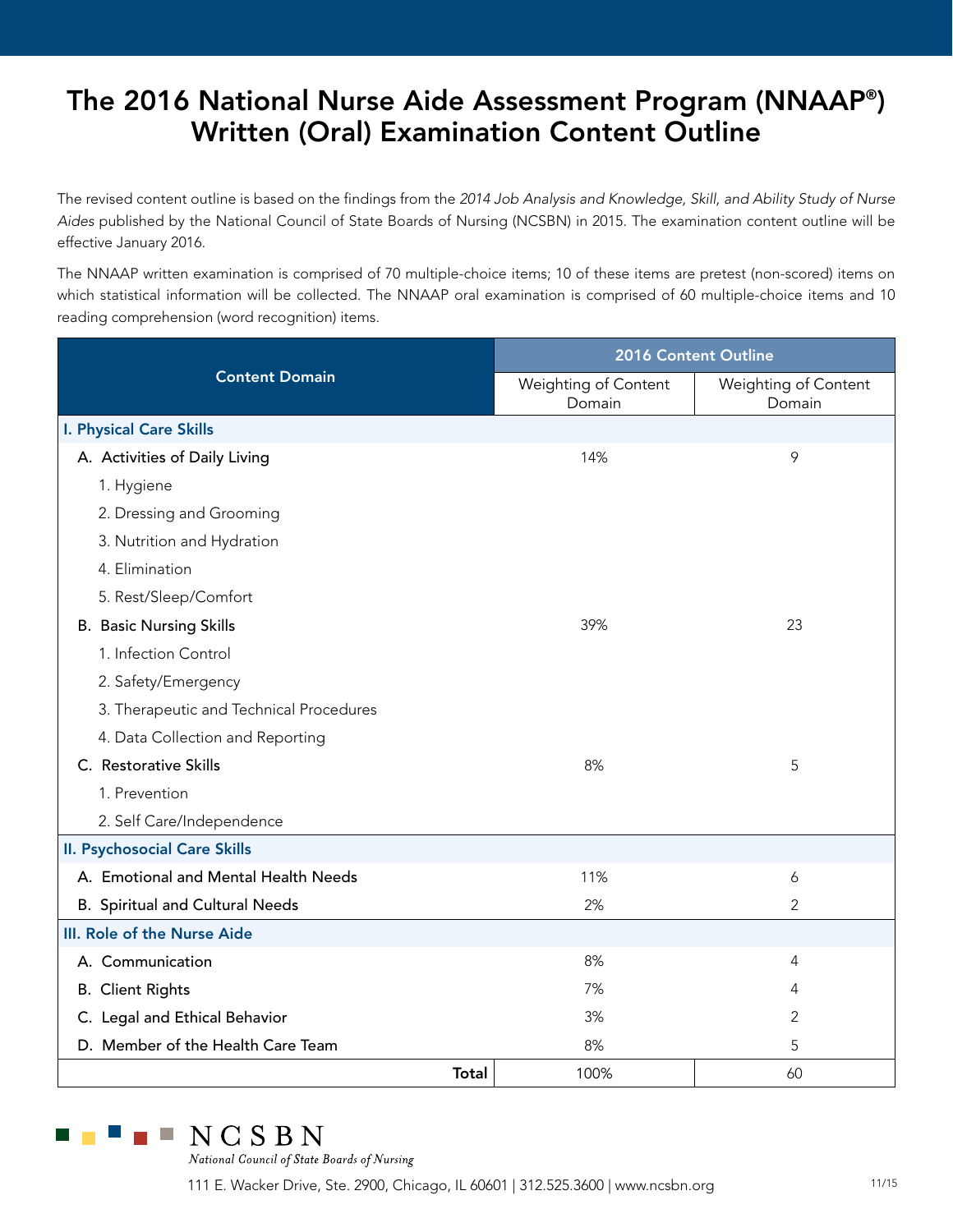### Practice Exam

#### **1. When getting ready to make a bed, the nurse aide** SHOULD **place the clean linens on:**

- (A) a chair or table beside the bed.
- (B) the roommate's bed.
- (C) a clean surface in the bathroom
- (D) the floor beside the bed.

#### **2. The only purpose for using a restraint is to:**

- (A) ensure the safety of the client or others.
- (B) make the nurse aide's job easier
- (C) calm a client who is verbally abusive.
- (D) help the client be quiet.

#### **3. Articles contaminated with blood or body fluids** SHOULD **be disposed of in the:**

- (A) soiled linen basket.
- (B) biohazard container.
- (C) soiled utility room.
- (D) client's room trash container.
- **4. To avoid pulling the indwelling urethral catheter when turning a client, the catheter tubing** SHOULD **be secured to the client's:** 
	- (A) bed sheet.
	- (B) upper thigh.
	- (C) bed frame.
	- (D) hip.
- **5. When collecting a 24-hour urine sample for a client, the nurse aide** SHOULD **request that the client:**
	- (A) take a bath or shower before starting the urine collection.
	- (B) select food items that do not contain red meat.
	- (C) drink 2 L of water.
	- (D) discard the first voided urine.

#### **6. When ambulating the client, the nurse aide**  SHOULD**:**

- (A) ask the nurse for help.
- (B) be sure the client is wearing non-skid footwear.
- (C) ask a family member for assistance.
- (D) walk in front of the client and show the client the way.
- **7. Which of the following is the** BEST **personal protective equipment item for the nurse aide to wear when handling infectious waste that could splash or spray?** 
	- (A) Shoe covers
	- (B) A mask
	- (C) Goggles
	- (D) A faceshield
- **8. Which of the following would be an appropriate response for the nurse aide to make if a client expresses anger during care?** 
	- (A) "Why are you being so mean today?"
	- (B) "You should not say such mean things to people."
	- (C) "I will come back when your bad mood is over."
	- (D) "You seem upset. Would you like to talk about it?"
- **9. The nurse aide has raised the height of the client's bed to provide care to the client, but the nurse aide forgot to bring the supplies needed. What should the nurse aide do**  NEXT**?** 
	- (A) Instruct the client to lie still
	- (B) Quickly go to get the supplies
	- (C) Lower the bed, and place the call light within reach
	- (D) Ask the roommate to watch the client while the nurse aide gets the supplies
- **10. A client requests that the nurse aide call the client's spiritual advisor. The nurse aide SHOULD:** 
	- (A) ask the client why the client wants the nurse aide to call the client's spiritual advisor.
	- (B) tell the client that this is not part of the nurse aide's job.
	- (C) tell the client that the nurse aide will inform the nurse of the client's request.
	- (D) call the spiritual advisor for the client.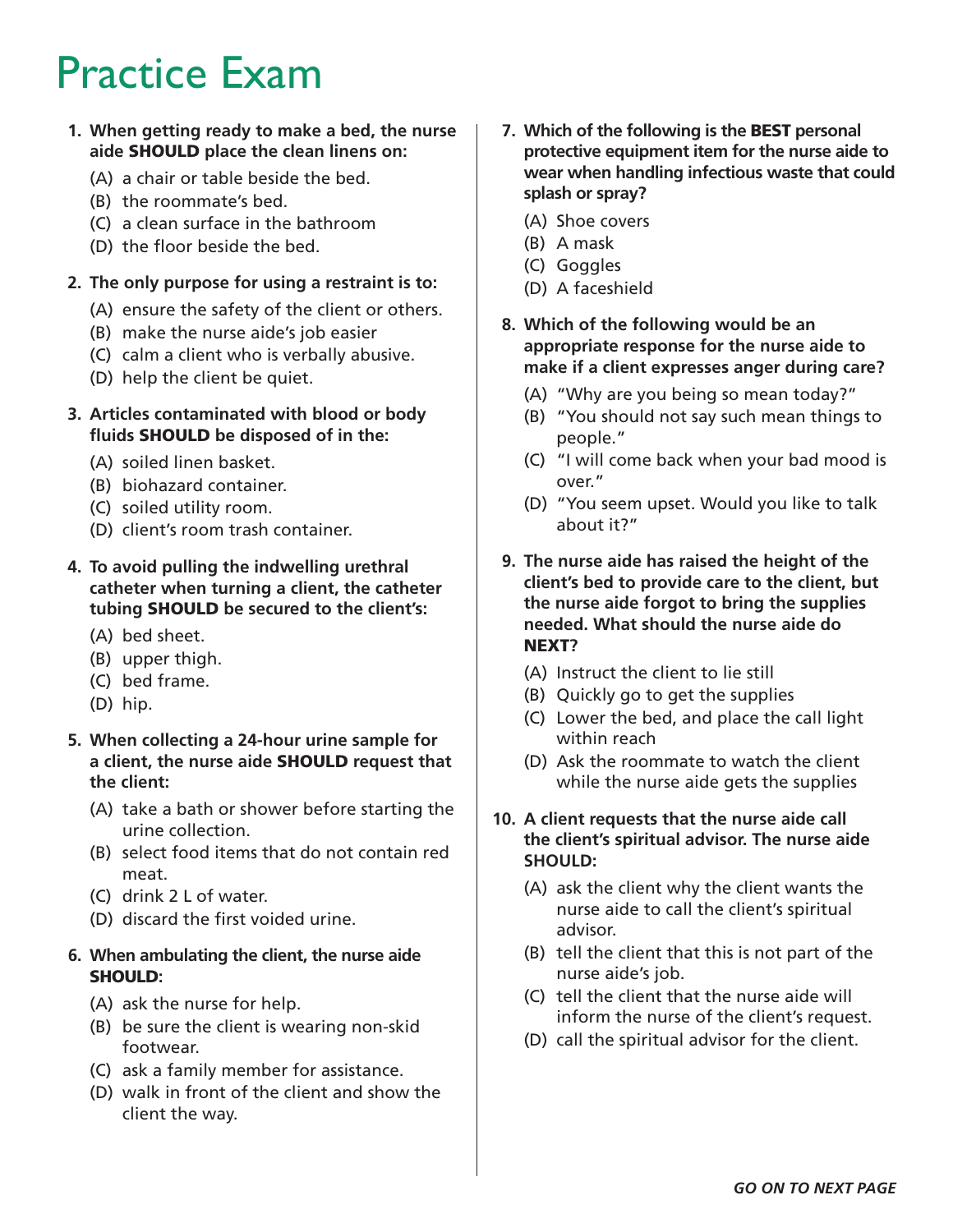- **11. A client wakes up during the night and asks for something to eat. The nurse aide**  SHOULD**:** 
	- (A) check client's diet before offering nourishment.
	- (B) tell the client nothing is available at night.
	- (C) explain that breakfast is coming in 3 hours.
	- (D) tell the client that eating is not allowed during the night.

#### **12. The nurse aide is preparing to bathe a client. What should the nurse aide do** FIRST**?**

- (A) Test the temperature of the water
- (B) Help the client undress
- (C) Tell the client what the nurse aide is going to do
- (D) Close the door and windows
- **13. When making a bed that is occupied by a client, the nurse aide** SHOULD**:** 
	- (A) leave the bed in the lowest position.
	- (B) make the toe pleat.
	- (C) leave the bottom sheet untucked.
	- (D) place soiled linens on the floor.
- **14. Frequent turning and repositioning of the client helps prevent:** 
	- (A) cyanosis.
	- (B) indigestion.
	- (C) coronary disease.
	- (D) pressure injuries.

#### **15. When applying elastic stockings to the client, it would be** BEST **for the nurse aide to position the client:**

- (A) lying down in bed.
- (B) dangling the legs from the edge of the bed.
- (C) standing at the side of the bed.
- (D) sitting in a wheelchair.
- **16. The nurse aide is in the employee dining room. A group of nurse aides are eating lunch together and begin discussing how rude a certain client was acting. The nurse aide**  SHOULD**:** 
	- (A) join in the conversation.
	- (B) suggest that this is not the place to discuss the client.
	- (C) be quiet and not say anything to the other nurse aides
	- (D) return to the unit and tell the client what was said.
- **17. The client's signaling device** SHOULD **be placed:** 
	- (A) on the bed.
	- (B) within the client's reach.
	- (C) on the client's right side.
	- (D) over the side rail.
- **18. When helping a client who is recovering from a stroke to walk, the nurse aide** SHOULD **assist:** 
	- (A) on the client's strong side. .
	- (B) on the client's weak side.
	- (C) from behind the client.
	- (D) with a wheelchair.
- **19. A client who is confused begins to cry and scream out for the client's parent. What should the nurse aide do** NEXT**?** 
	- (A) Place the client in a geriatric chair
	- (B) Restrain the client in his bed
	- (C) Talk to the client in a calm voice about familiar things
	- (D) Leave the client alone in his room until he calms down

#### **20. Which of the following actions would be**  BEST **for the nurse aide to take to show respect to the spiritual needs of a client?**

- (A) Escorting the client to religious services
- (B) Discussing the nurse aide's religion with the client
- (C) Assisting the client to read the client's religious materials
- (D) Requesting that the facility's spiritual advisor visits the client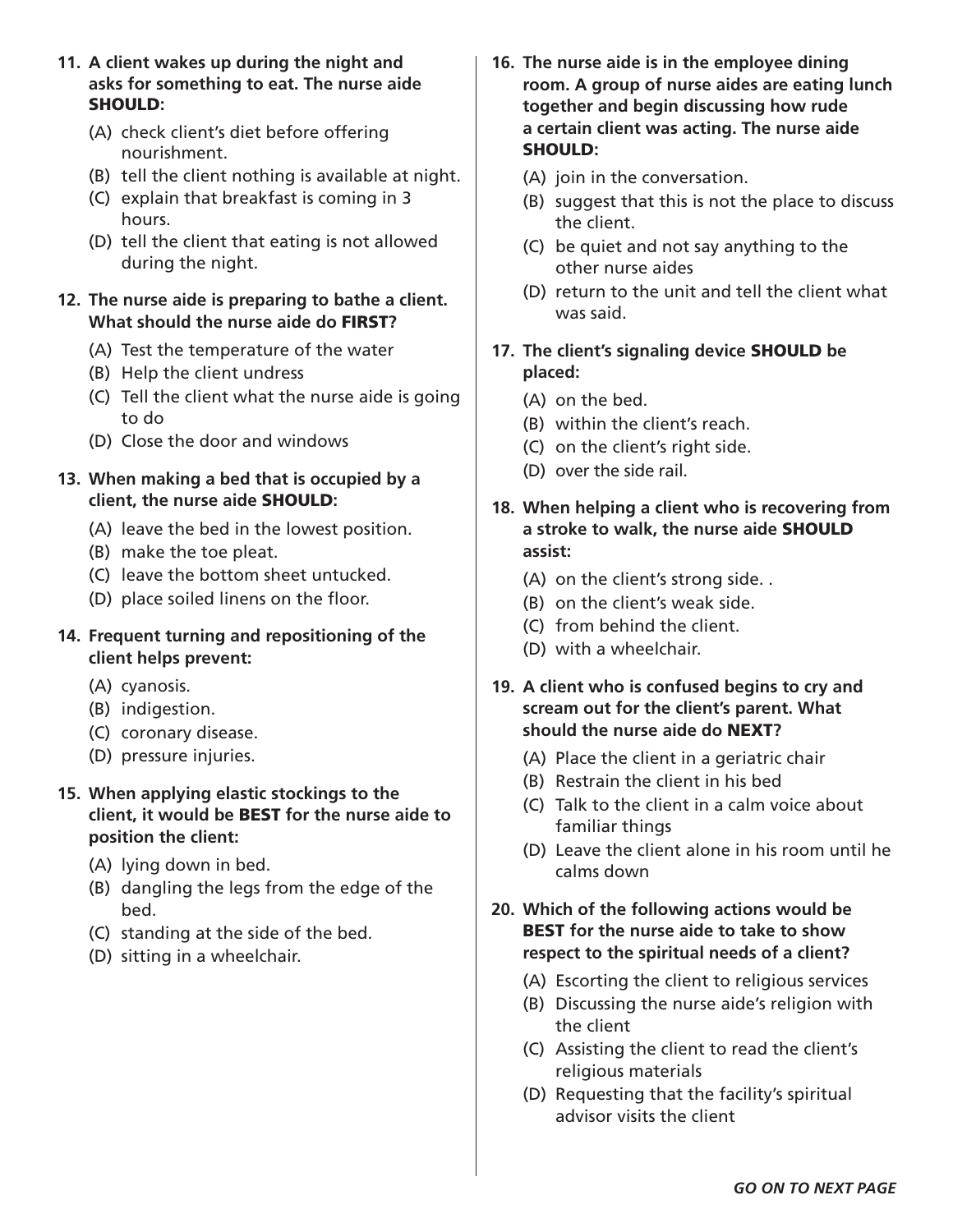- **21. While the nurse aide is providing care to the client, the client calls the nurse aide by the name of the client's child, who died several years ago. The nurse aide's** BEST **response would be to:** 
	- (A) quickly finish providing care and leave the client alone.
	- (B) pretend to be the client's child.
	- (C) ignore the client because the client is confused.
	- (D) ask the client about the client's favorite memories of the client's child.

#### **22. When providing care for a client receiving oxygen therapy, the nurse aide** SHOULD**:**

- (A) check ears for pressure points.
- (B) tape cracks in oxygen tubing.
- (C) let the nurse know that the nurse aide cannot care for the client.
- (D) change the flow rate if the client is short of breath.

#### **23. A client falls and suffers a deep cut on the forehead. What should the nurse aide do**  NEXT**?**

- (A) Take the client to the hospital
- (B) Help the client back to the bed
- (C) Take the client into the bathroom to wash out the cut
- (D) Stay with the client and call for help
- **24. The client has been sad and depressed since being admitted to the facility yesterday. What would be the** BEST **thing for the nurse aide to do for the client?** 
	- (A) Arrange for the client's spiritual advisor to visit the client
	- (B) Turn on the television in the client's room and leave the client alone
	- (C) Force the client to take part in facility activities
	- (D) Introduce the client to other clients and staff members
- **25. The nurse aide is asked by a client who is confused "what day it is?" The nurse aide**  SHOULD**:** 
	- (A) explain that memory loss is natural and the date is not important.
	- (B) ignore the request.
	- (C) point to the date on a calendar and say the date.
	- (D) provide the date and then test the client later
- **26. Which of the following is** MOST **important for the prevention of skin breakdown in the client?** 
	- (A) Air-drying the client's skin
	- (B) Rubbing lotion on the client's skin
	- (C) Ambulating the client once a day
	- (D) Repositioning the client every 2 hours
- **27. When caring for a client who is dying, the nurse aide** SHOULD**:** 
	- (A) only allow 1 visitor in the room at a time.
	- (B) keep the room dark at all times.
	- (C) pay special attention to fluid intake and mouth care.
	- (D) wear gloves when providing personal care.
- **28. To** BEST **communicate with a client who has total hearing loss, the nurse aide should:** 
	- (A) smile frequently and speak loudly.
	- (B) smile often and talk rapidly.
	- (C) avoid eye contact
	- (D) write out the information.
- **29. When a client who is weak and unable to move without assistance is positioned in a chair, the nurse aide** SHOULD**:** 
	- (A) check on the client every 5 minutes.
	- (B) make sure the client's water pitcher is full
	- (C) protect the client with a seat belt.
	- (D) place the signaling device within the client's reach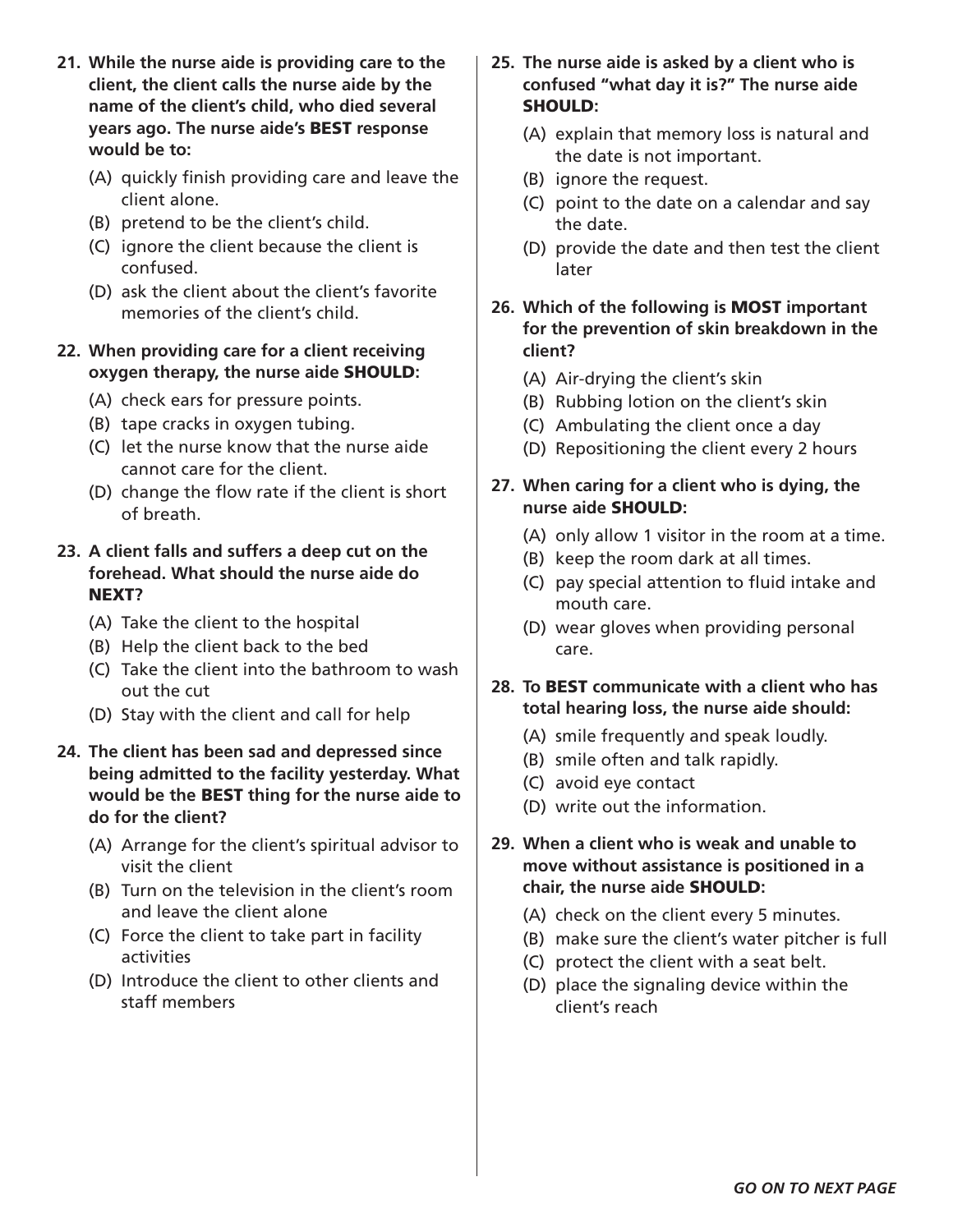**30. What would be the** BEST **way for the nurse aide to promote client independence when bathing a client who had a stroke?** 

- (A) Give the client a complete bath only when the client requests it
- (B) Encourage the client to do as much as possible and assist as needed
- (C) Leave the client alone and assume the client will do as much as the client can
- (D) Limit the client to washing the client's hands

#### **31. Which of the following methods is the correct way to remove a dirty isolation gown?**

- (A) Pull the gown over the head
- (B) Let the gown drop to the floor and step out of the gown
- (C) Roll the gown dirty side in and away from the body
- (D) Pull the gown off by the sleeve and shake the gown out

#### **32. The health care team member who assists the client with the performance of activities of daily living is the:**

- (A) social worker.
- (B) occupational therapist.
- (C) speech therapist.
- (D) case manager.

#### **33. What does "ambulate with assistance" mean?**

- (A) Walk with the client twice a day
- (B) The client may use a wheelchair
- (C) Have the client use a cane for walking
- (D) The client can walk with the nurse aide providing help

#### **34. When transferring a client,** MOST **of the client's weight should be supported by the nurse aide's:**

- (A) back.
- (B) shoulders.
- (C) legs.
- (D) wrists.
- **35. When changing a soiled dressing, the nurse aide** SHOULD **wash the nurse aide's hands:** 
	- (A) before the procedure.
	- (B) after the procedure.
	- (C) before and after the procedure.
	- (D) before, during, and after the procedure.

#### **36. The nurse aide** MUST **wear gloves when:**

- (A) transferring a client.
- (B) providing mouth care.
- (C) dressing a client.
- (D) weighing a client.
- **37. When assisting a client who has right-sided weakness to transfer from a wheelchair, the nurse aide** SHOULD **support the client's:** 
	- (A) left side.
	- (B) right side.
	- (C) front side.
	- (D) back side.

#### **38. The nurse aide can help prevent pressure injuries in the client by:**

- (A) repositioning the client every 4 hours.
- (B) massaging reddened areas on the client's skin.
- (C) keeping linens clean, dry, and wrinklefree.
- (D) using perfumed soap to clean the client's skin

#### **39. If a nurse aide discovers a small fire in a client's room, the nurse aide should** FIRST

- (A) sound the alarm.
- (B) contain the fire.
- (C) remove the client from any danger.
- (D) extinguish the fire.

#### **40. When a client has memory loss or confusion, the nurse aide** SHOULD**:**

- (A) reassure the client that forgetting information is expected with age.
- (B) speak loudly to the client.
- (C) ignore the client's statements that are not accurate.
- (D) give the client simple step-by-step instructions.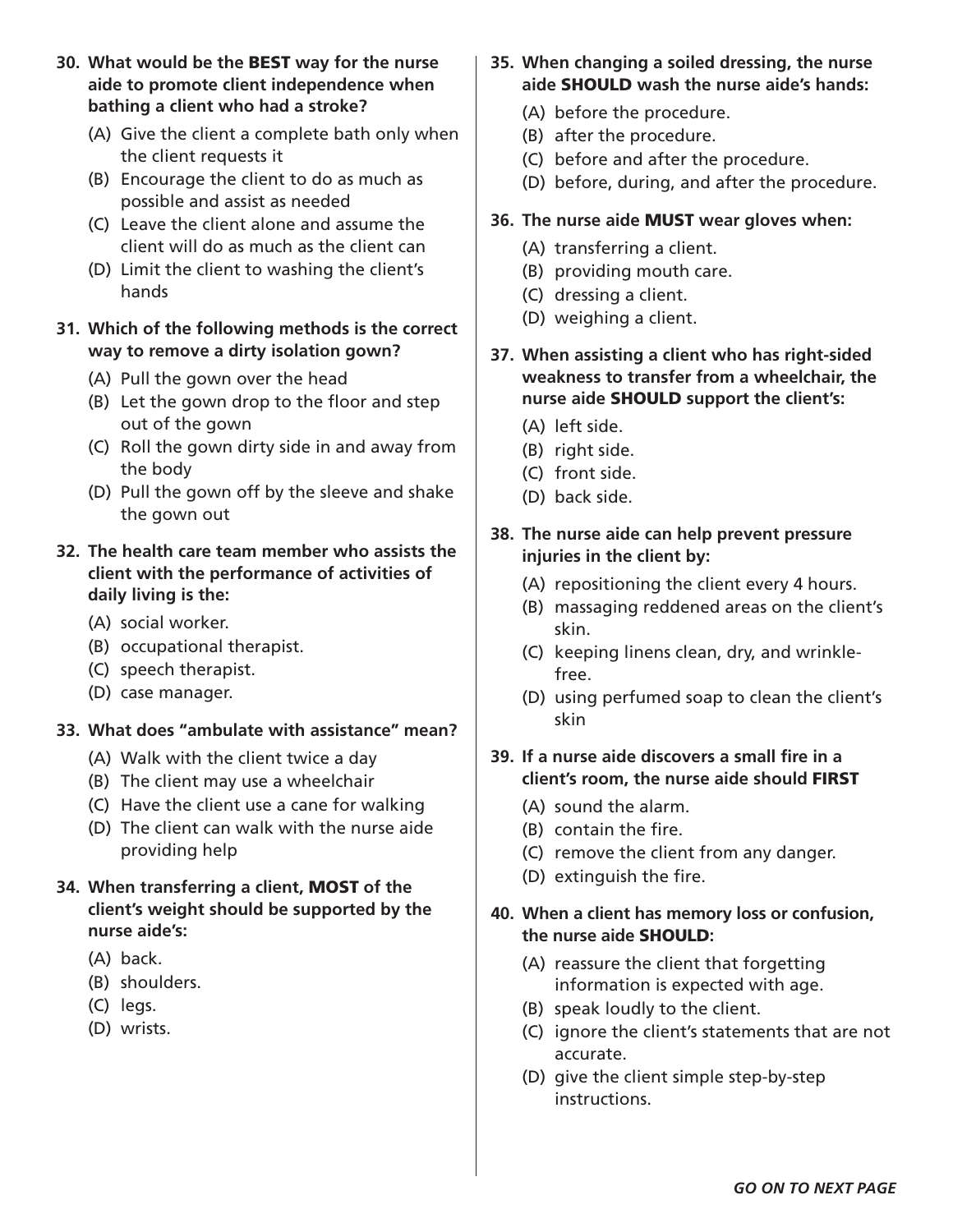#### **41. What does the abbreviation ADL mean?**

- (A) Ad Lib
- (B) As Doctor Likes
- (C) Activities of Daily Living
- (D) After Daylight
- **42. Which of the following actions** SHOULD **the nurse aide take to communicate with a client who has a hearing loss?** 
	- (A) Face the client when speaking
	- (B) Repeat statements twice every time
	- (C) Shout so that the client can hear you
	- (D) Use a high-pitched voice
- **43. What is the** FIRST **area of a client's body that the nurse aide should wash when providing a bed bath?** 
	- (A) Legs
	- (B) Face
	- (C) Arms
	- (D) Chest
- **44. When a nurse provides the nurse aide confidential information about a client, the nurse aide** SHOULD**:** 
	- (A) share it with other clients.
	- (B) keep the information private.
	- (C) discuss the information with other staff members in the break room.
	- (D) discuss the information with the client's family.

#### **45. Before entering a client's room, the nurse aide should** FIRST**:**

- (A) turn lights on.
- (B) identify self.
- (C) knock on the door.
- (D) call the client by the client's name.

#### **46. Mouth care for a client who is unconscious**  MUST **be done every:**

- (A) 2 hours.
- (B) 4 hours.
- (C) 6 hours.
- (D) 8 hours.

#### **47. The nurse aide** SHOULD **place the client's soiled bedsheets:**

- (A) on the bedside table.
- (B) on the floor of the soiled utility room.
- (C) in a biohazard bag.
- (D) in the soiled linen container.
- **48. Before taking the oral temperature of a client who has just finished a cold drink, the nurse aide SHOULD wait:** 
	- (A) 20 minutes.
	- (B) 25 to 35 minutes.
	- (C) 45 to 55 minutes.
	- (D) at least 1 hour.

#### **49. To prevent dehydration of the client, the nurse aide** SHOULD**:**

- (A) offer fluids frequently while the client is awake.
- (B) wake the client hourly during the night to offer fluids.
- (C) give the client frequent baths.
- (D) feed the client salty foods to increase thirst.
- **50. When preparing to take a meal tray into the client's room, what is the** MOST **important action for the nurse aide to take?**
	- (A) Check that the client's name is displayed on the tray card
	- (B) Make sure the client's favorite foods are present
	- (C) Determine if enough fluids have been ordered
	- (D) Keep all foods covered until eaten
- **51. Which of the following equipment should the nurse aide have available when caring for a client's beard?**
	- (A) Basin, mirror, nail file and towel
	- (B) Towel, gloves, razor and shaving cream
	- (C) Shaving cream, razor, gloves and comb
	- (D) Razor, shaving cream, towels and orange stick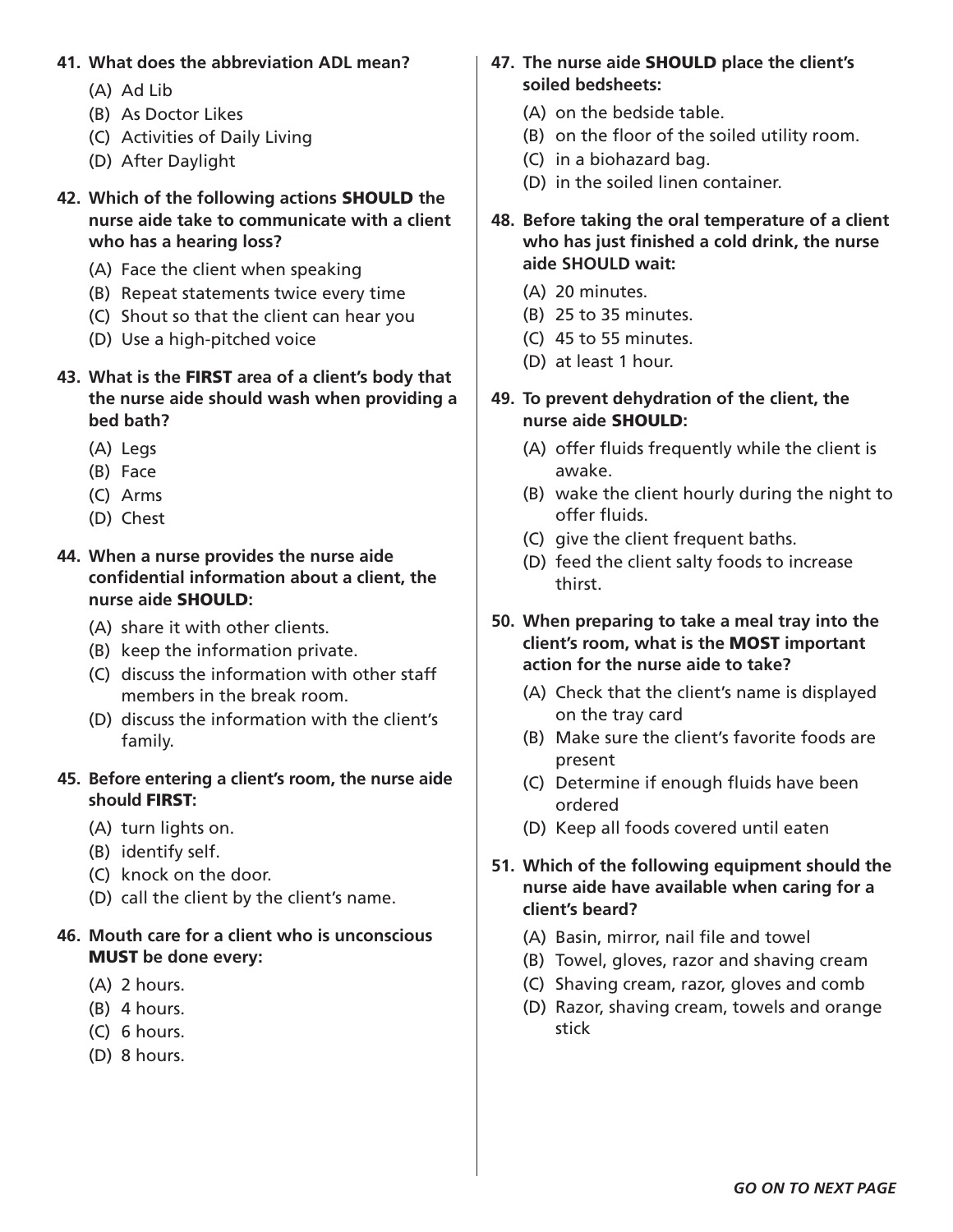**52. To find out what type of diet the client should be receiving, it would be** BEST **for the nurse aide to check:**

- (A) with the kitchen staff.
- (B) on the client's room bulletin board.
- (C) in the client's care plan.
- (D) with the client's family.
- **53. What** SHOULD **the nurse aide do when a client with Alzheimer's disease seems depressed and quiet?** 
	- (A) Talk when the client is silent
	- (B) Observe the client for non-verbal cues
	- (C) Change subjects until the client begins to discuss something
	- (D) Tell the client not to worry
- **54. Which of the following actions by the nurse aide can** BEST **demonstrate active listening skills?**
	- (A) Changing the subject frequently
	- (B) Responding when appropriate
	- (C) Correcting the client's mistakes
	- (D) Directing the conversation
- **55. The nurse aide** SHOULD **understand that a back massage:**
	- (A) causes muscle spasms.
	- (B) increases blood pressure.
	- (C) promotes circulation.
	- (D) increases the heart rate.
- **56. When assisting with dressing a client who has left-sided weakness, what part of a sweater should be put on** FIRST?
	- (A) Both sleeves
	- (B) Left sleeve
	- (C) Client's choice
	- (D) Right sleeve
- **57. A client with arthritis reports difficulty when cutting the food. What** SHOULD **the nurse aide do to encourage the client's independence in eating?** 
	- (A) Cut the food and feed the client
	- (B) Insist that the client eat the meal without help
	- (C) Assist the client in cutting the food and encourage the client to use the special eating utensils
	- (D) Ask the dietary department to puree the client's food
- **58. The nurse aide is assisting a coworker in obtaining a quad cane for a client. How many legs** SHOULD **the nurse aide understand that a quad cane has?** 
	- (A) 1
	- (B) 2
	- (C) 3
	- (D) 4
- **59. Once a client has been pronounced dead, the responsibility of the nurse aide is to:** 
	- (A) make sure the body is clean.
	- (B) call the family.
	- (C) leave the room.
	- (D) give spiritual care.
- **60. A client drinks 240 mL of soup, 120 mL of coffee, and 90 mL of juice for lunch. The client's total liquid intake for lunch is:** 
	- (A) 360 mL.
	- (B) 450 mL.
	- (C) 480 mL.
	- (D) 520 mL.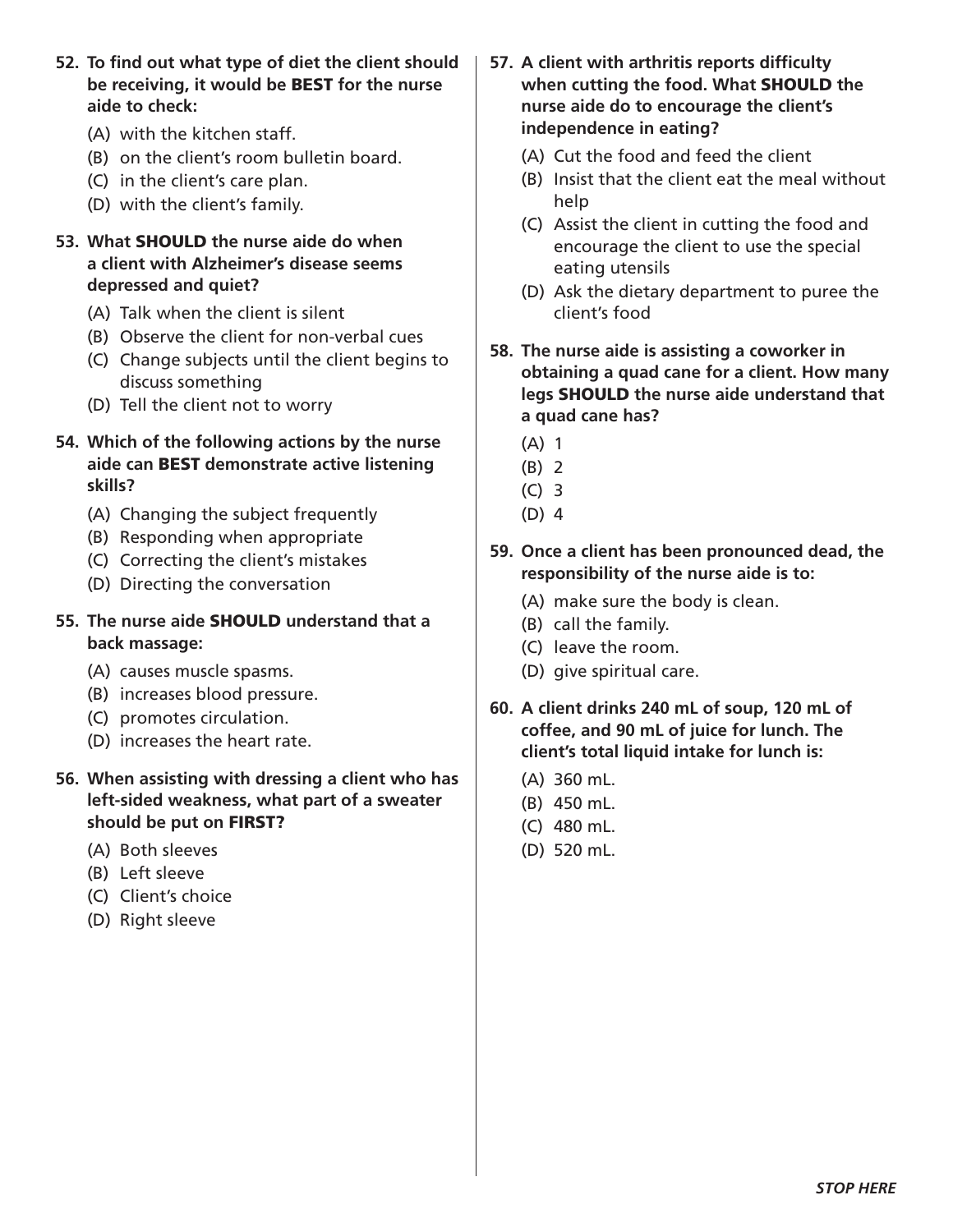### **Practice Exam for Nurse Aides**

### **ANSWER SHEET**

 $\overline{2}$  **A B CD A B CD**

This form is similar to the answer sheet on the nurse aide written examination.

Fill in one bubble for each question, then check your answers using the answer key on page 8.



| 1           | $\textcircled{A}$ $\textcircled{B}$ $\textcircled{D}$                                                                                             | <b>A B C D</b><br>31                                        |
|-------------|---------------------------------------------------------------------------------------------------------------------------------------------------|-------------------------------------------------------------|
| $\mathbf 2$ | $\textcircled{A}$ $\textcircled{B}$ $\textcircled{D}$                                                                                             | 32 A B C D                                                  |
| 3           | $\textcircled{A}$ $\textcircled{B}$ $\textcircled{D}$                                                                                             | 33 A B C D                                                  |
| 4           | $\textcircled{A}$ $\textcircled{B}$ $\textcircled{D}$                                                                                             | 34 A B C D                                                  |
| 5           | <b>A B C D</b>                                                                                                                                    | 35 A B C D                                                  |
| 6           | $\textcircled{A}$ $\textcircled{B}$ $\textcircled{D}$                                                                                             | 36 A B C D                                                  |
| 7           | $\textcircled{A}$ $\textcircled{B}$ $\textcircled{D}$                                                                                             | 37 A B C D                                                  |
| 8           | $\textcircled{A}$ $\textcircled{B}$ $\textcircled{D}$                                                                                             | <b>A D C D</b><br>38                                        |
| 9           | 40 (B) (D) (D)                                                                                                                                    | 39 A B C D                                                  |
|             | $10$ $\textcircled{a}$ $\textcircled{b}$ $\textcircled{c}$ $\textcircled{b}$                                                                      | 40 A B C D                                                  |
| 11          | $\textcircled{A}$ $\textcircled{B}$ $\textcircled{D}$                                                                                             | <b>A D C D</b><br>41                                        |
|             | $12 \text{ } \textcircled{\tiny{\textcircled{\tiny{1}}}} \textcircled{\tiny{\textcircled{\tiny{1}}}} \textcircled{\tiny{\textcircled{\tiny{1}}}}$ | 42 A B C D                                                  |
|             | 13 ① ⑧ ① ⑨                                                                                                                                        | 43 A B C D                                                  |
|             | 14 ① ① ① ①                                                                                                                                        | <b>A D C D</b><br>44                                        |
|             | 15 ① ⑧ ① ⑨                                                                                                                                        | 45 A B C D                                                  |
|             | $16 \text{ @ } \text{ @ } \text{ @ } \text{ @ }$                                                                                                  | 46 A B C D                                                  |
|             | 17 ① ① ① ①                                                                                                                                        | 47 A B C D                                                  |
|             | 18 ① ⑧ ① ⑨                                                                                                                                        | 48 A B C D                                                  |
|             | 19 ① ® © ®                                                                                                                                        | 49 A B C D                                                  |
|             | $20$ (a) (b) (c) (b)                                                                                                                              | 50 A B C D                                                  |
|             | 21 ① ⑧ ① ⑨                                                                                                                                        | $\textcircled{A}$ $\textcircled{B}$ $\textcircled{D}$<br>51 |
|             | 22 A B C D                                                                                                                                        | 52 A B C D                                                  |
|             | 23 A B C D                                                                                                                                        | 53 A B C D                                                  |
|             | 24 A B C D                                                                                                                                        | 54 A B C D                                                  |
|             | 25 A B C D                                                                                                                                        | 55 A B C D                                                  |
|             | 26 A B C D                                                                                                                                        | 56 A B C D                                                  |
|             | $27$ (a) (b) (c) (b)                                                                                                                              | 57 A B C D                                                  |
|             | 28 A B C D                                                                                                                                        | 58 A B C D                                                  |
|             | 29 A B C D                                                                                                                                        | 59 A B C D                                                  |
|             | 30 A B C D                                                                                                                                        | 60 A B C D                                                  |



 **A B CD A B CD**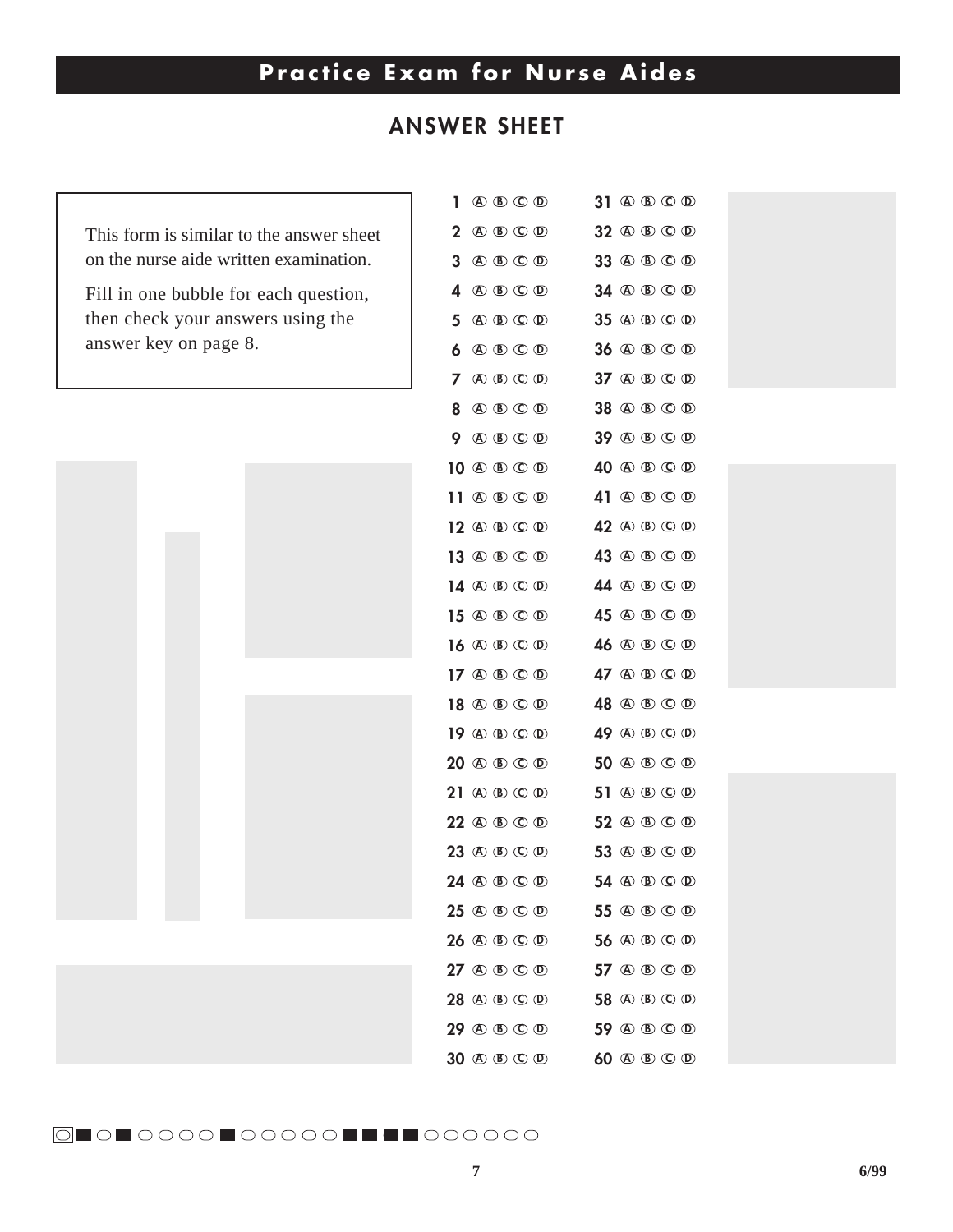## Answer Key

| <b>QUESTION</b><br><b>NUMBER</b> | <b>ANSWER</b> | <b>CONTENT CATEGORIES</b>                |  |
|----------------------------------|---------------|------------------------------------------|--|
| T                                | A             | <b>Basic Nursing Skills</b>              |  |
| $\overline{2}$                   | A             | Legal and Ethical Behavior               |  |
| 3                                | B             | <b>Basic Nursing Skills</b>              |  |
| 4                                | B             | <b>Basic Nursing Skills</b>              |  |
| 5                                | D             | <b>Basic Nursing Skills</b>              |  |
| 6                                | B             | <b>Basic Nursing Skills</b>              |  |
| $\overline{7}$                   | D             | <b>Basic Nursing Skills</b>              |  |
| 8                                | D             | <b>Emotional and Mental Health Needs</b> |  |
| 9                                | C             | <b>Basic Nursing Skills</b>              |  |
| $ 0\rangle$                      | C             | Spiritual and Cultural Needs             |  |
| $\mathsf{I}$                     | $\mathsf{A}$  | <b>Client Rights</b>                     |  |
| 12                               | C             | <b>Client Rights</b>                     |  |
| 3                                | B             | <b>Basic Nursing Skills</b>              |  |
| 4                                | D             | <b>Restorative Skills</b>                |  |
| 15                               | A             | <b>Basic Nursing Skills</b>              |  |
| 16                               | B             | Legal and Ethical Behavior               |  |
| 7                                | B             | <b>Basic Nursing Skills</b>              |  |
| 18                               | B             | <b>Basic Nursing Skills</b>              |  |
| 9                                | C             | <b>Emotional and Mental Health Needs</b> |  |
| 20                               | C             | Spiritual and Cultural Needs             |  |
| 21                               | D             | <b>Emotional and Mental Health Needs</b> |  |
| 22                               | A             | <b>Basic Nursing Skills</b>              |  |
| 23                               | D             | <b>Basic Nursing Skills</b>              |  |
| 24                               | D             | <b>Emotional and Mental Health Needs</b> |  |
| 25                               | $\mathsf C$   | Communication                            |  |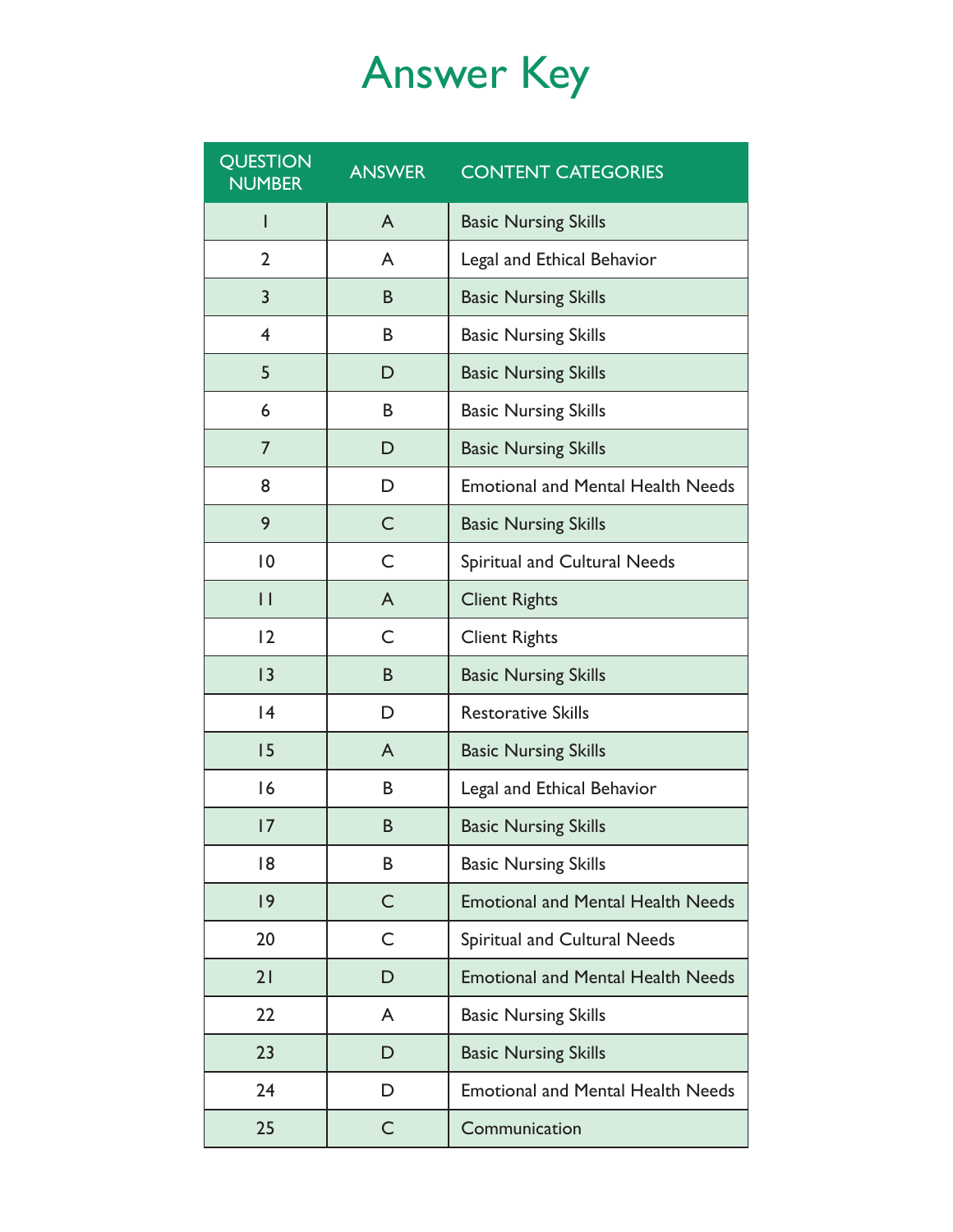## Answer Key continued

| <b>QUESTION</b><br><b>NUMBER</b> | <b>ANSWER</b> | <b>CONTENT CATEGORIES</b>                |  |
|----------------------------------|---------------|------------------------------------------|--|
| 26                               | D             | <b>Restorative Skills</b>                |  |
| 27                               | C             | <b>Activities of Daily Living</b>        |  |
| 28                               | D             | Communication                            |  |
| 29                               | D             | <b>Basic Nursing Skills</b>              |  |
| 30                               | B             | <b>Restorative Skills</b>                |  |
| 31                               | C             | <b>Basic Nursing Skills</b>              |  |
| 32                               | B             | Member of the Health Care Team           |  |
| 33                               | D             | Member of the Health Care Team           |  |
| 34                               | C             | <b>Basic Nursing Skills</b>              |  |
| 35                               | D             | <b>Basic Nursing Skills</b>              |  |
| 36                               | B             | <b>Activities of Daily Living</b>        |  |
| 37                               | B             | <b>Basic Nursing Skills</b>              |  |
| 38                               | C             | <b>Restorative Skills</b>                |  |
| 39                               | $\mathsf{C}$  | <b>Basic Nursing Skills</b>              |  |
| 40                               | D             | <b>Emotional and Mental Health Needs</b> |  |
| 4 <sub>1</sub>                   | C             | Member of the Health Care Team           |  |
| 42                               | A             | Communication                            |  |
| 43                               | B             | <b>Activities of Daily Living</b>        |  |
| 44                               | В             | <b>Client Rights</b>                     |  |
| 45                               | $\mathsf C$   | <b>Client Rights</b>                     |  |
| 46                               | A             | <b>Activities of Daily Living</b>        |  |
| 47                               | D             | <b>Basic Nursing Skills</b>              |  |
| 48                               | A             | <b>Basic Nursing Skills</b>              |  |
| 49                               | A             | <b>Activities of Daily Living</b>        |  |
| 50                               | A             | <b>Activities of Daily Living</b>        |  |